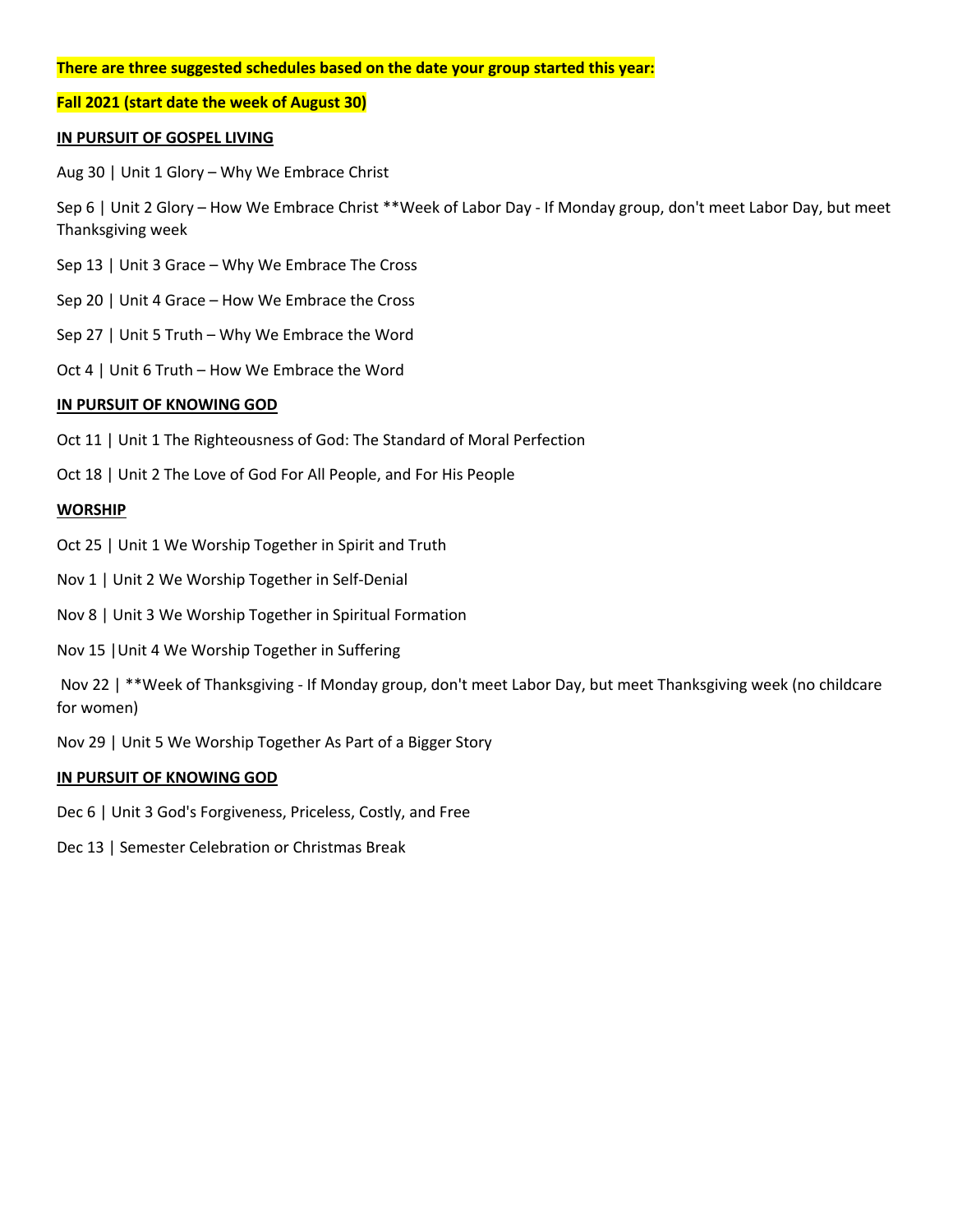# **Fall 2021 (start date week of Sept 6)**

### **IN PURSUIT OF GOSPEL LIVING**

Sept 6 | Unit 1 Glory – Why We Embrace Christ

Sep 13 | Unit 2 Glory – How We Embrace Christ \*\*Week of Labor Day - If Monday group, don't meet Labor Day, but meet Thanksgiving week

- Sep 20 | Unit 3 Grace Why We Embrace The Cross
- Sep 27 | Unit 4 Grace How We Embrace the Cross
- Oct 4 | Unit 5 Truth Why We Embrace the Word
- Oct 11 | Unit 6 Truth How We Embrace the Word

### **IN PURSUIT OF KNOWING GOD**

Oct 18 | Unit 1 The Righteousness of God: The Standard of Moral Perfection

## **WORSHIP**

- Oct 25 | Unit 1 We Worship Together in Spirit and Truth
- Nov 1 | Unit 2 We Worship Together in Self-Denial
- Nov 8 | Unit 3 We Worship Together in Spiritual Formation
- Nov 15 | Unit 4 We Worship Together in Suffering

Nov 22 | \*\*Week of Thanksgiving - If Monday group, don't meet Labor Day, but meet Thanksgiving week (no childcare for women)

Nov 29 | Unit 5 We Worship Together As Part of a Bigger Story

### **IN PURSUIT OF KNOWING GOD**

- Dec 6 | Unit 2 The Love of God For All People, and For His People
- Dec 13 | Unit 3 God's Forgiveness, Priceless, Costly, and Free
- \*\*maybe time outside of group to celebrate this semester with each other